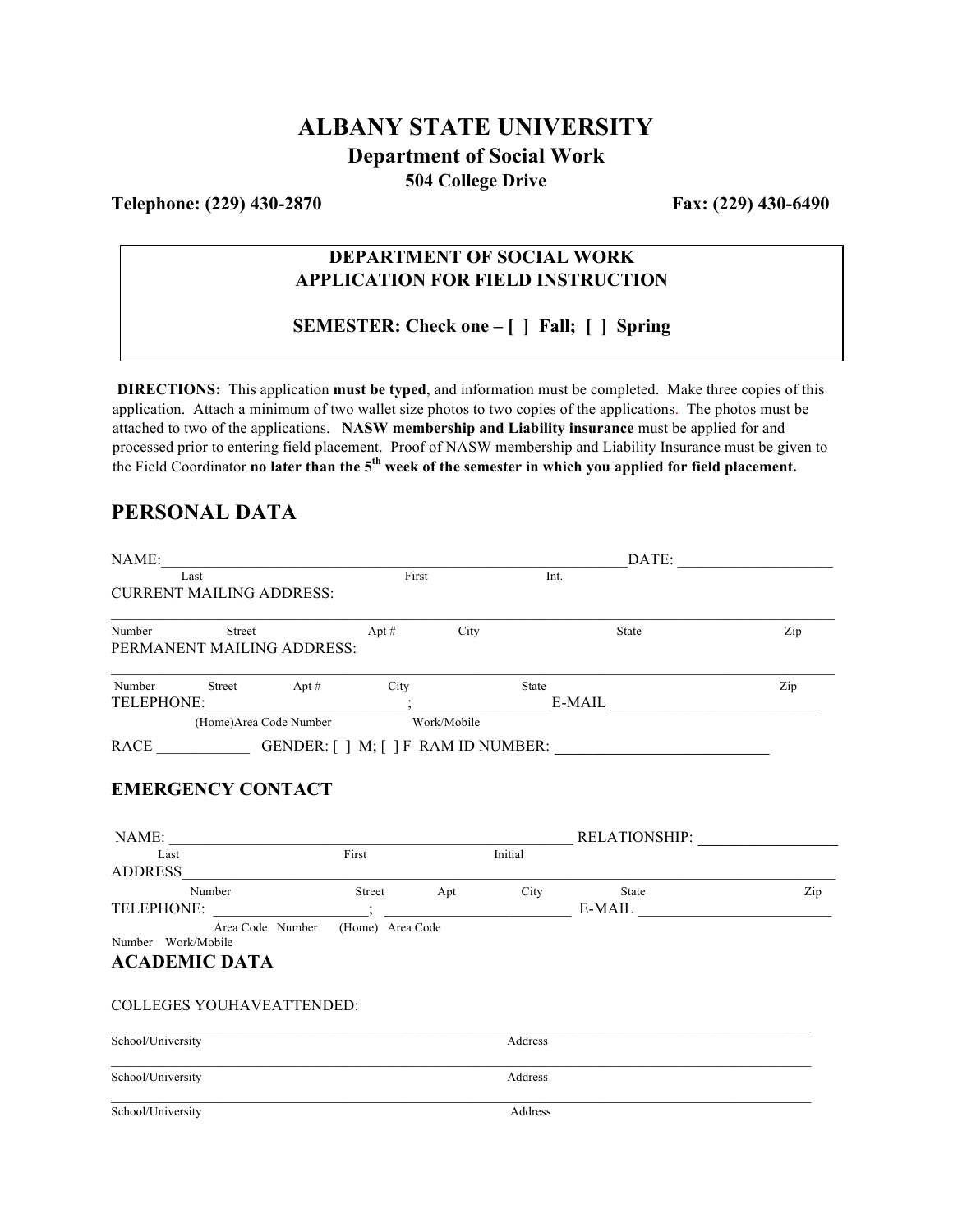| List Courses Presently Enrolled:<br><b>Courses and Numbers</b> | Hrs. | <b>Courses and Numbers</b> | Hrs. |
|----------------------------------------------------------------|------|----------------------------|------|
|                                                                |      |                            |      |
|                                                                |      |                            |      |
|                                                                |      |                            |      |
| Total Number of Credit Hours:                                  |      |                            |      |

| List all courses to be taken while in Field Placement including SOCWK 4470 and 4471: |      |                            |      |
|--------------------------------------------------------------------------------------|------|----------------------------|------|
| <b>Courses and Numbers</b>                                                           | Hrs. | <b>Courses and Numbers</b> | Hrs. |
|                                                                                      |      |                            |      |
|                                                                                      |      |                            |      |
|                                                                                      |      |                            |      |
|                                                                                      |      |                            |      |
|                                                                                      |      |                            |      |
|                                                                                      |      |                            |      |
|                                                                                      |      |                            |      |
|                                                                                      |      |                            |      |
|                                                                                      |      |                            |      |
|                                                                                      |      |                            |      |
| Total Number of Credit Hours:                                                        |      |                            |      |
|                                                                                      |      |                            |      |
|                                                                                      |      |                            |      |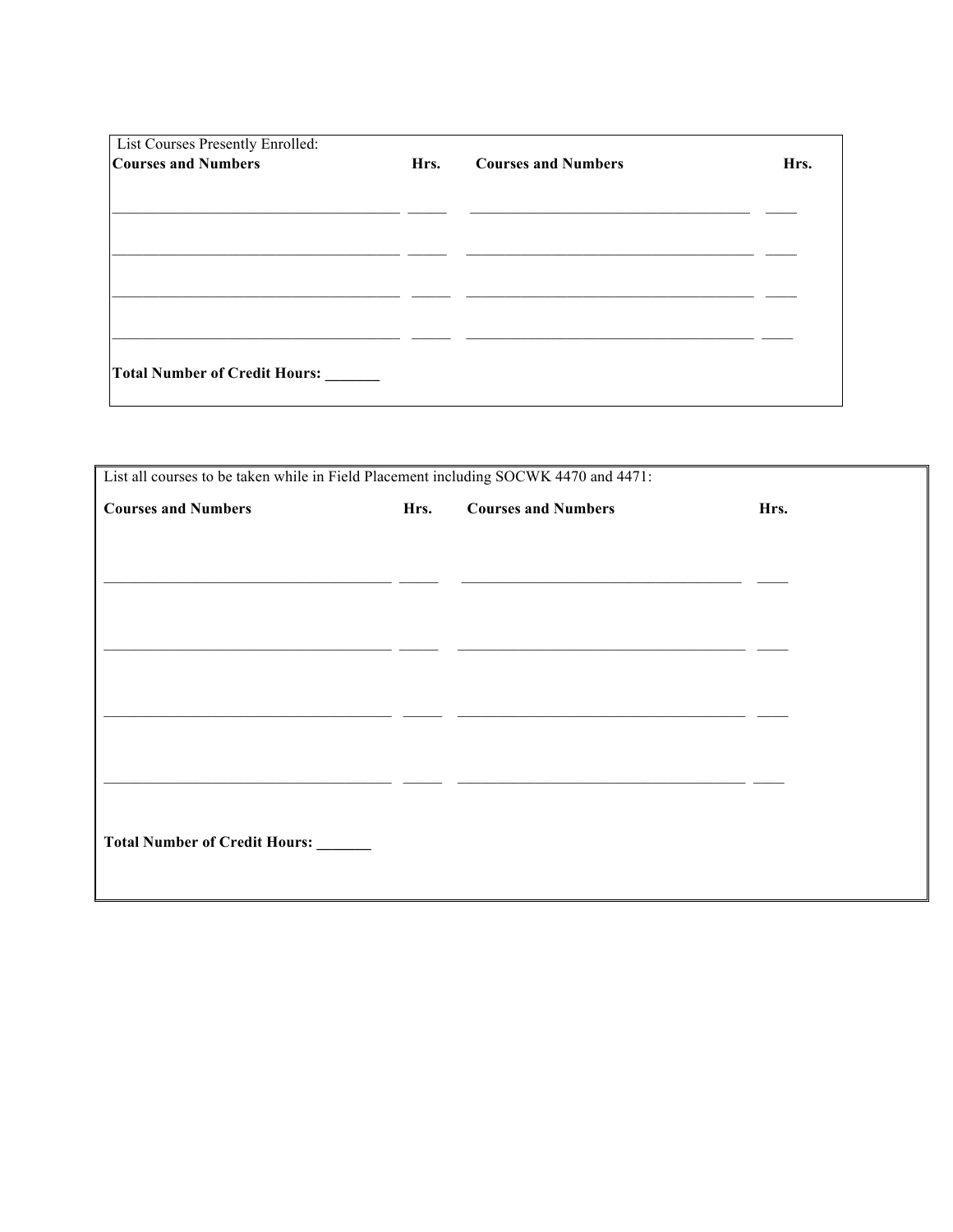|                   | Total Number of Hours Completed: _____________             |                                                                                                                      |
|-------------------|------------------------------------------------------------|----------------------------------------------------------------------------------------------------------------------|
|                   |                                                            | Social Work                                                                                                          |
|                   |                                                            |                                                                                                                      |
| <b>EMPLOYMENT</b> |                                                            |                                                                                                                      |
|                   |                                                            | Are you currently employed? [ ] Yes [ ] No If yes, Number of hours you work per week?                                |
|                   |                                                            | Do you plan to continue to work during field placement? [ ] Yes [ ] No                                               |
|                   |                                                            | If yes, what are your plans for managing employment and 32 hours per week in field placement?                        |
|                   |                                                            |                                                                                                                      |
|                   |                                                            | ,我们也不能会在这里,我们也不能会在这里,我们也不能会在这里,我们也不能会在这里,我们也不能会在这里,我们也不能会在这里,我们也不能会不能会不能会。""我们,我们                                    |
|                   |                                                            | <u> 1989 - Andrea Stadt Barbara, amerikan basar dan berasal dalam berasal dalam basa dalam basa dalam berasal da</u> |
|                   | <b>TRANSPORTATION</b>                                      |                                                                                                                      |
|                   | Do you have an automobile at your disposal? [ ] Yes [ ] No |                                                                                                                      |
|                   |                                                            | Do you have a valid Georgia driver's license? [ ] Yes [ ] No License Number ________________________                 |
|                   |                                                            | Do you have any outstanding driving violations? [ ] Yes [ ] No If yes, please explain                                |
|                   |                                                            |                                                                                                                      |
|                   |                                                            |                                                                                                                      |

If transportation is going to be problematic please explain \_\_\_\_\_\_\_\_\_\_\_\_\_\_\_\_\_\_\_\_\_\_\_\_\_\_\_\_\_\_\_\_\_\_\_\_\_\_\_\_\_\_

**I hereby acknowledge and accept responsibility for securing reliable transportation and a valid driver's license prior to the first day of field, for the purpose of complying with the field practicum experience policy. I understand that I will not be permitted to enter my assigned placement without the two documents (license and transportation)** 

**\_\_\_\_\_\_\_\_\_\_\_\_\_\_\_\_\_\_\_\_\_\_\_\_\_\_\_\_\_\_\_\_\_\_\_\_\_\_\_\_\_\_\_\_\_\_\_\_\_\_\_\_\_\_\_\_\_\_\_\_\_\_\_\_\_\_\_\_\_\_\_\_\_\_\_\_\_\_\_\_\_\_\_\_\_\_\_\_\_\_\_\_\_**

**Student's Signature Date**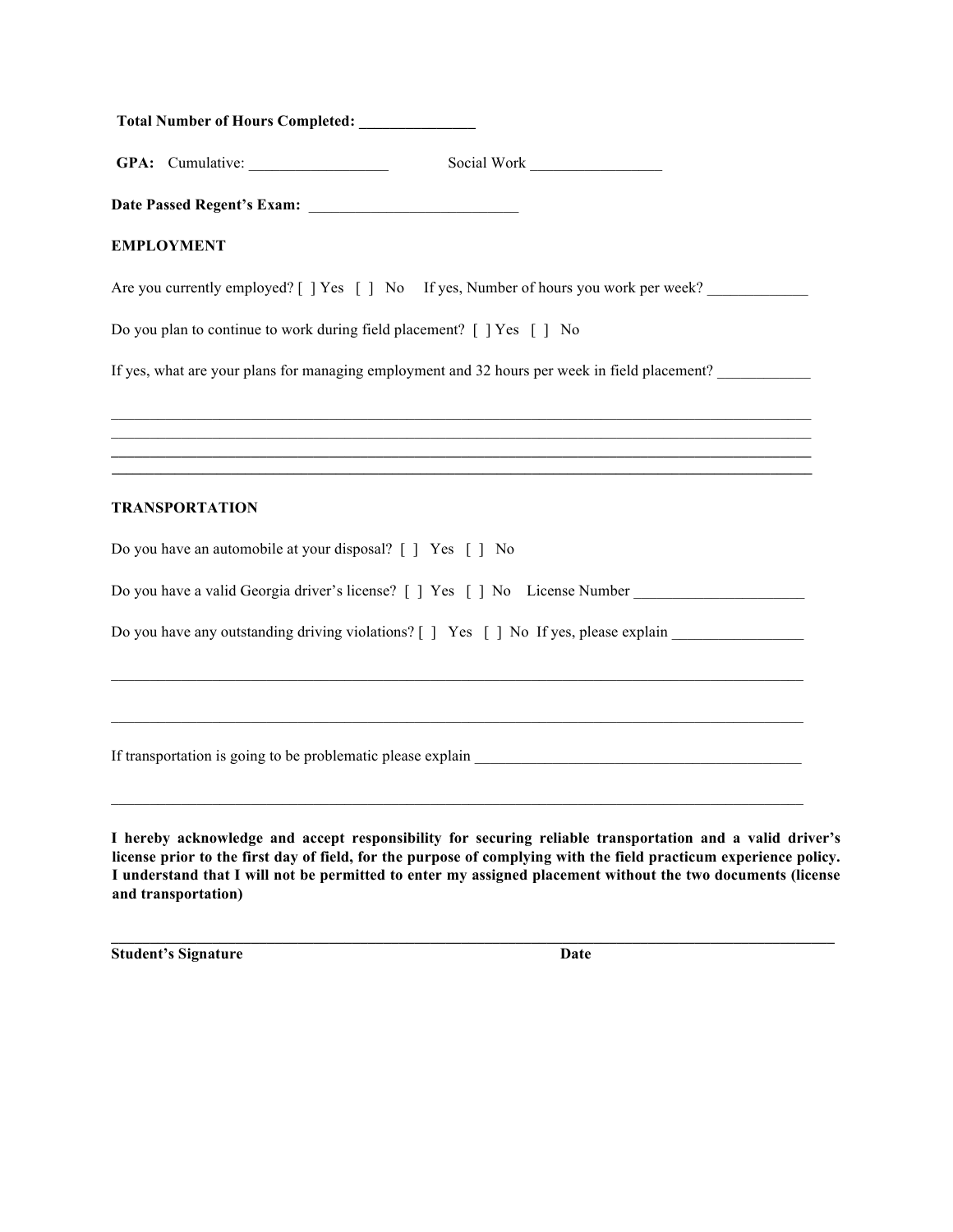#### **BACKGROUND CHECK**

NOTE: Most social service agencies complete background checks prior to students starting an internship, please answer the following questions very honestly. **(If you have had any court actions, submit the disposition with the application)**

|                                                                                |                                                                                                                                                    | Have you ever been charged with a felony? $\lceil \cdot \rceil$ Yes $\lceil \cdot \rceil$ No If yes, what were the charges?                  |
|--------------------------------------------------------------------------------|----------------------------------------------------------------------------------------------------------------------------------------------------|----------------------------------------------------------------------------------------------------------------------------------------------|
|                                                                                |                                                                                                                                                    | Were you convicted of the charges? [ ] Yes [ ] If yes, explain the outcome.                                                                  |
|                                                                                |                                                                                                                                                    |                                                                                                                                              |
| <b>FIELD PLACEMENT INFORMATION</b>                                             |                                                                                                                                                    |                                                                                                                                              |
|                                                                                | Do you have personal obligations that would interfere with field placement? $\begin{bmatrix} \end{bmatrix}$ Yes $\begin{bmatrix} \end{bmatrix}$ No |                                                                                                                                              |
|                                                                                |                                                                                                                                                    |                                                                                                                                              |
|                                                                                | Field Placement Interest (Rank in order of preference using numbers 1 through 12)                                                                  |                                                                                                                                              |
| [ ] Gerontology<br>[ ] Public Welfare<br>[ ] IV-E Child Welfare<br>[ ] Hospice | [ ] Medical Social Work<br>Mental Health<br>[ ] Corrections<br>[ ] Domestic Violence                                                               | [ ] Mental Retardation<br>Substance Abuse<br>$\lceil \rceil$<br>School Social Work<br>$\begin{bmatrix} \end{bmatrix}$<br>[ ] Other (Specify) |
|                                                                                | Geographical Location for Placement (Rank in order of preference numbers 1 through 4)                                                              |                                                                                                                                              |
| 1.                                                                             | 2.<br><u> 1989 - Johann Barbara, martxa alemaniar a</u>                                                                                            |                                                                                                                                              |
| 3.                                                                             | 4.                                                                                                                                                 |                                                                                                                                              |
|                                                                                |                                                                                                                                                    |                                                                                                                                              |
|                                                                                |                                                                                                                                                    | List other factors that could be considered in determining the best field placement assignment for you.                                      |
|                                                                                |                                                                                                                                                    |                                                                                                                                              |
|                                                                                |                                                                                                                                                    |                                                                                                                                              |
|                                                                                |                                                                                                                                                    |                                                                                                                                              |

Many of our affiliated agencies have begun to require criminal background checks and drug screenings of all potential employees and student interns.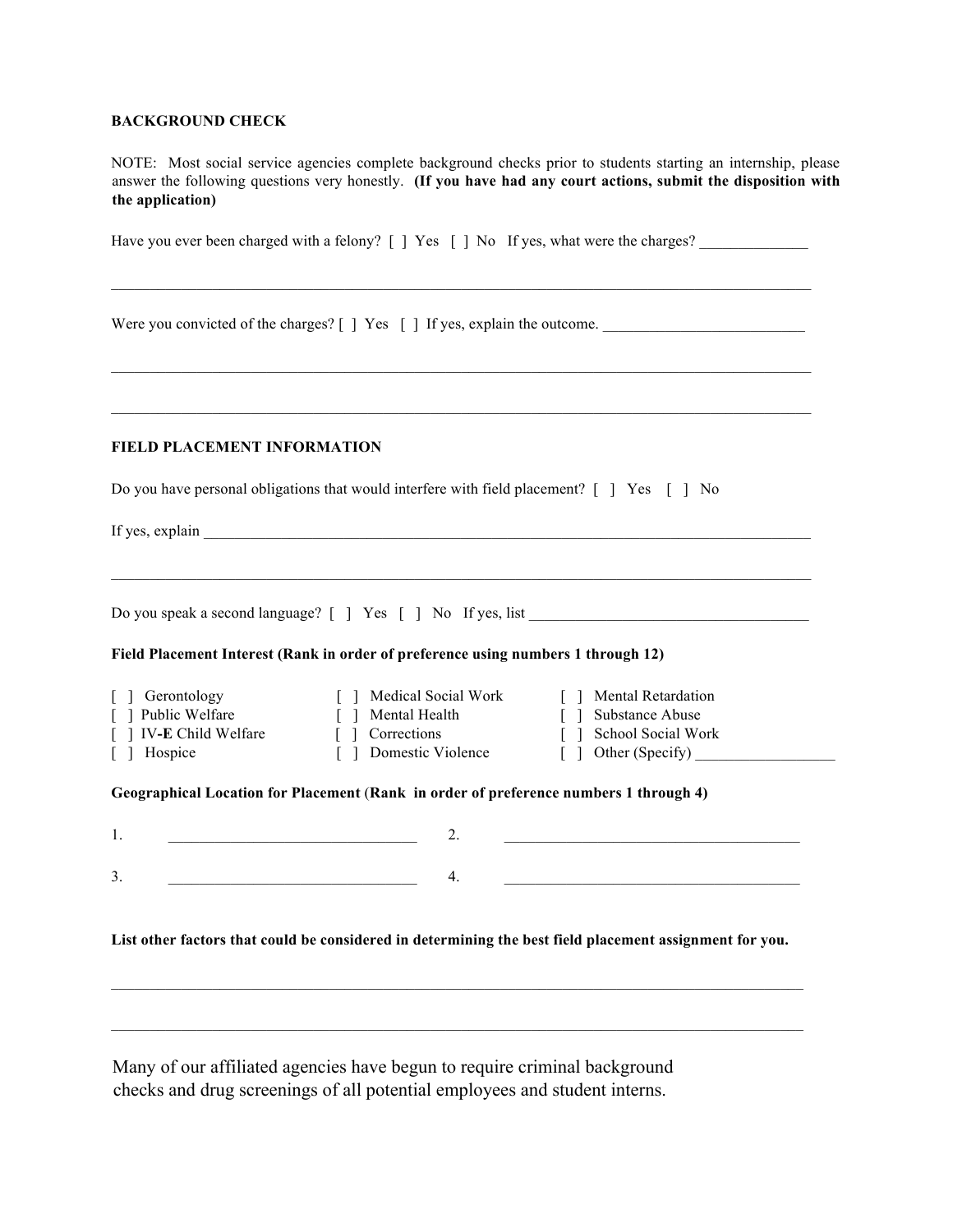### If you have any concerns about these procedures, please see the BSW Field Coordinator or the BSW Program Director/Department Chair. o **I have read this statement \_\_\_\_\_\_\_\_\_ [Please initial]**

**NOTE:** Complete the attached biographical sheet. It must be typed and include the following information: Name Where you reside within the 24 county catchment areas of Albany State University? Work experiences Volunteer experiences (**separate class volunteer experiences from others)** and describe how the experiences were related to social work skills Relevant life experiences What skills you hope to develop while in field placement? What do you see yourself doing professionally after graduation? What do you see yourself doing three to five years from graduation date? What is your ultimate career objective? What skills do you hope to develop while in field placement? Describe what you expect from your field experience?

Give any other information about yourself or comments you would like to convey to a potential field instructor **Please make a special effort to complete this biographical sketch using the appropriate language, as a copy of this form may be mailed to the potential field instructor as an introduction on your behalf. Please sign below as an authorization for your information to be shared.** 

#### **AUTHORIZATION**

**I hereby authorize release of my biographical sketch and other pertinent information necessary to agencies considering me for field placement and to my field placement agency.** 

**\_\_\_\_\_\_\_\_\_\_\_\_\_\_\_\_\_\_\_\_\_\_\_\_\_\_\_\_\_\_\_\_\_\_\_\_\_\_\_\_\_\_\_\_\_\_\_\_\_\_\_\_ \_\_\_\_\_\_\_\_\_\_\_\_\_\_\_\_\_\_\_\_\_\_\_\_\_\_\_\_\_\_\_\_\_\_\_** 

 $\mathcal{L}_\mathcal{L}$ 

**Student's Signature** 

**Print Name**

Advisor/Field Coordinator Signature Date **Date** 

 $\mathcal{L} = \{ \mathcal{L} \mid \mathcal{L} \in \mathcal{L} \}$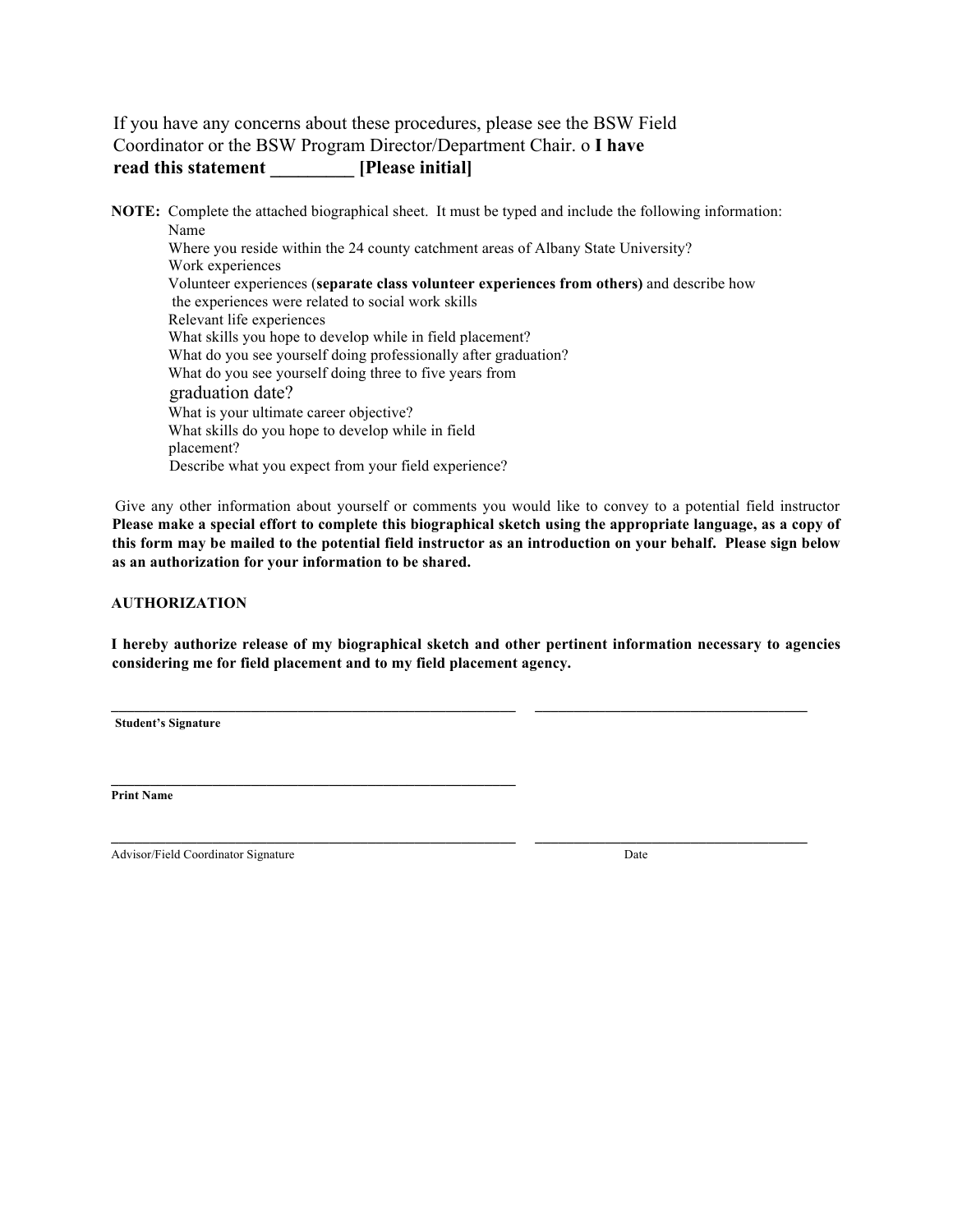# **BIOGRAPHICAL SKETCH**

**(Use As Additional Page for Biographical Info)**